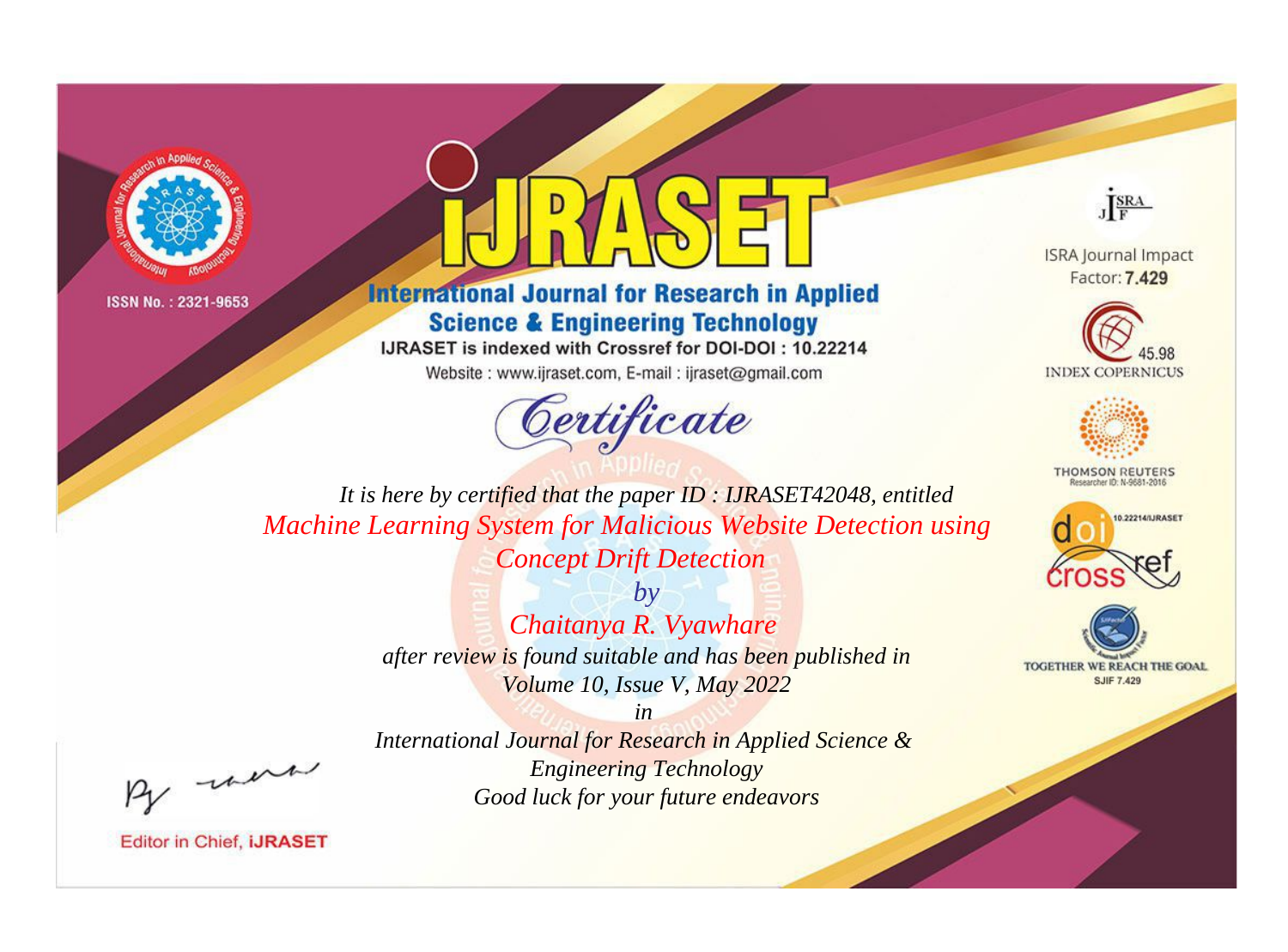



**International Journal for Research in Applied Science & Engineering Technology** 

IJRASET is indexed with Crossref for DOI-DOI: 10.22214

Website: www.ijraset.com, E-mail: ijraset@gmail.com





**ISRA Journal Impact** Factor: 7.429





**THOMSON REUTERS** 



TOGETHER WE REACH THE GOAL **SJIF 7.429** 

*It is here by certified that the paper ID : IJRASET42048, entitled Machine Learning System for Malicious Website Detection using Concept Drift Detection*

> *by Reshma Y. Totare after review is found suitable and has been published in Volume 10, Issue V, May 2022*

, un

*International Journal for Research in Applied Science & Engineering Technology Good luck for your future endeavors*

*in*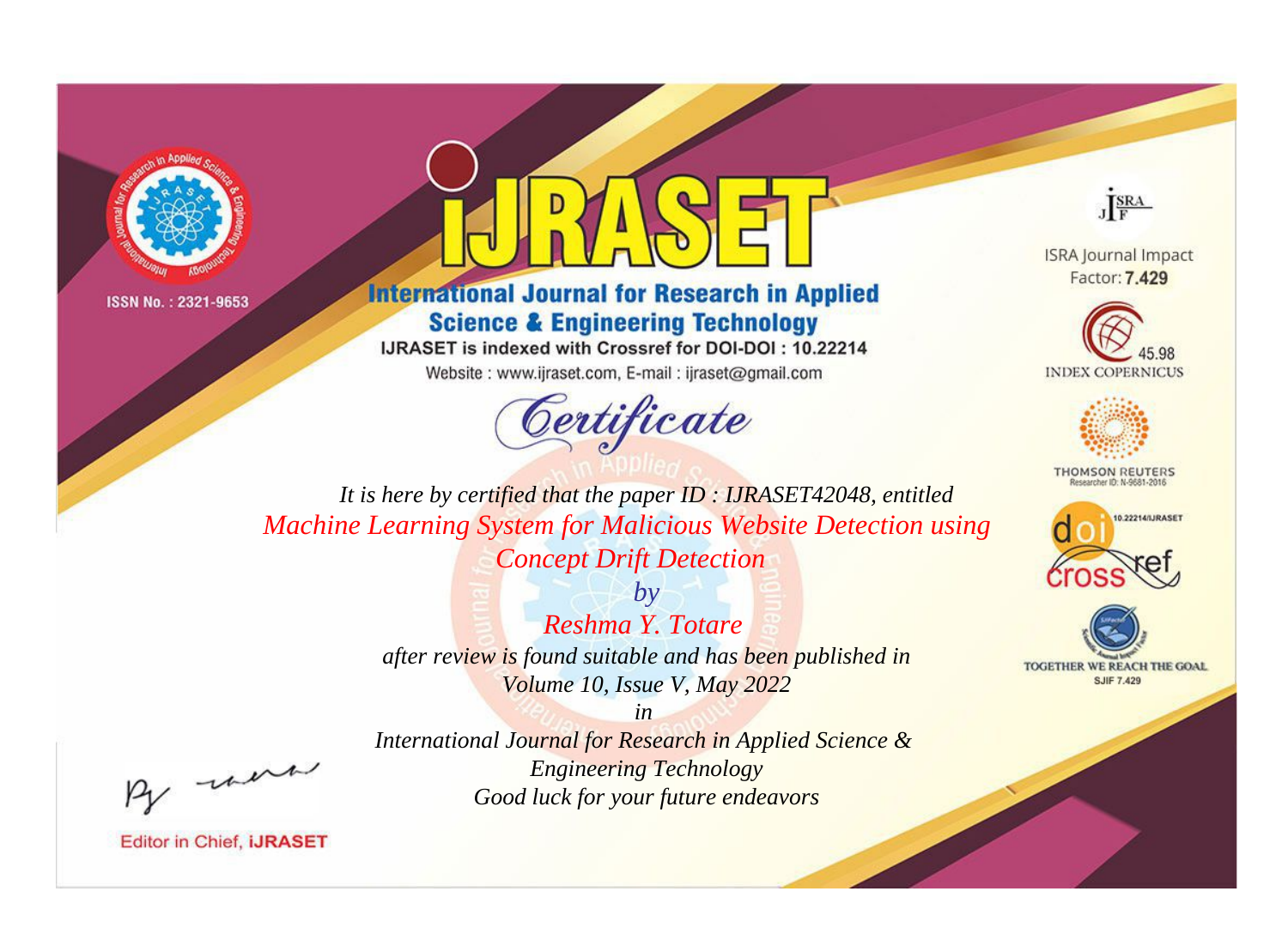



**International Journal for Research in Applied Science & Engineering Technology** 

IJRASET is indexed with Crossref for DOI-DOI: 10.22214

Website: www.ijraset.com, E-mail: ijraset@gmail.com





**ISRA Journal Impact** Factor: 7.429





**THOMSON REUTERS** 



TOGETHER WE REACH THE GOAL **SJIF 7.429** 

*It is here by certified that the paper ID : IJRASET42048, entitled Machine Learning System for Malicious Website Detection using Concept Drift Detection*

> *by Prashant S. Sonawane after review is found suitable and has been published in Volume 10, Issue V, May 2022*

, un

*International Journal for Research in Applied Science & Engineering Technology Good luck for your future endeavors*

*in*